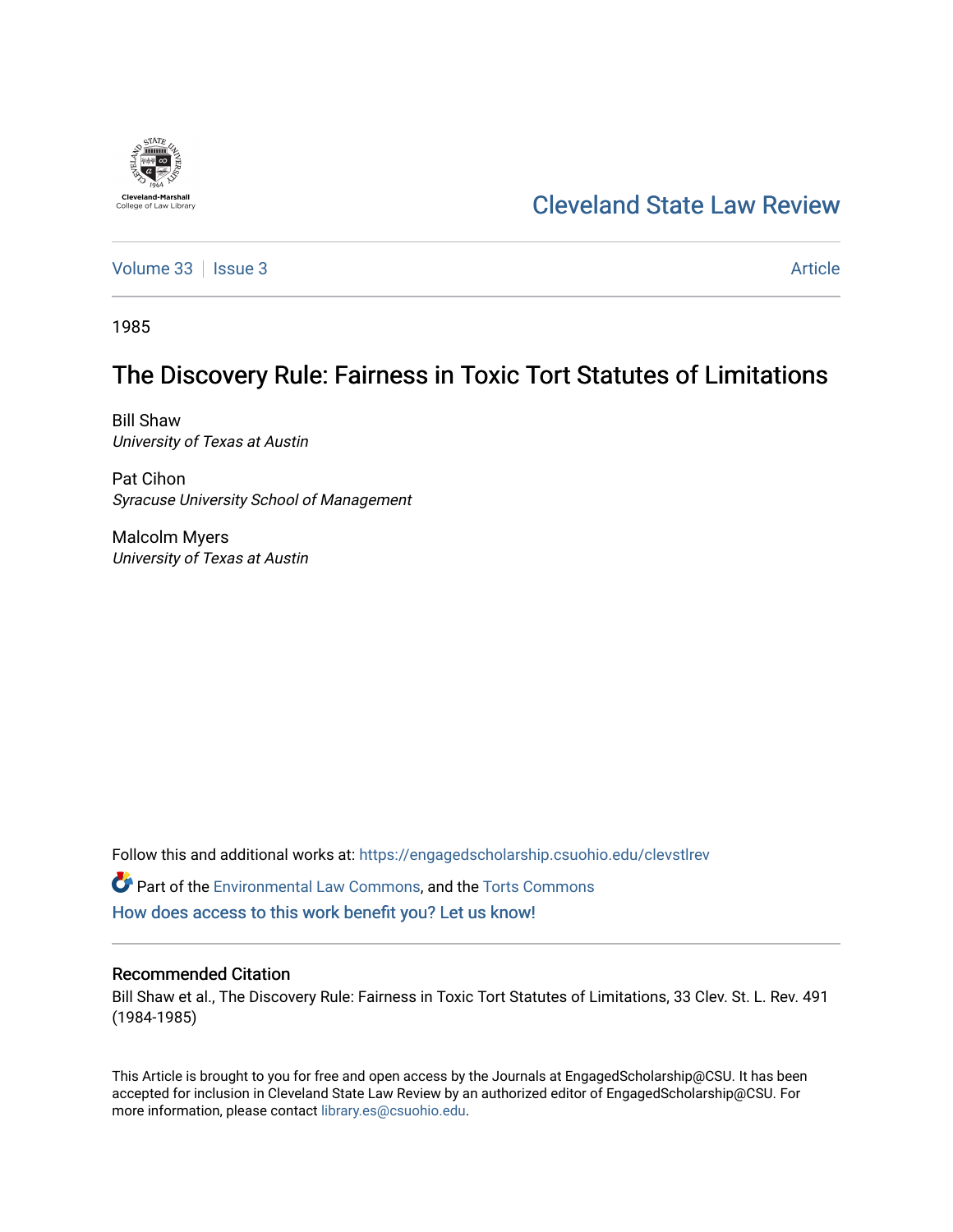# THE DISCOVERY RULE: FAIRNESS IN TOXIC TORT STATUTES OF LIMITATIONS

# BILL SHAW\*

### PAT **CIHON\*\***

#### MALCOLM MYERS\*\*\*

|              |                                                       | 491 |
|--------------|-------------------------------------------------------|-----|
| $\mathbf{H}$ |                                                       | 492 |
|              |                                                       | 492 |
|              | <b>B</b> .                                            | 493 |
| III.         | STATUTES OF LIMITATIONS                               | 494 |
| $IV_{-}$     | THEORETICAL JUSTIFICATION FOR COMPENSATING TOXIC TORT |     |
|              |                                                       | 496 |
|              |                                                       | 496 |
|              |                                                       | 499 |
| V.           | CURRENT LEGISLATION                                   | 499 |
|              |                                                       | 502 |

#### I. INTRODUCTION

There are almost 50,000 inactive or abandoned hazardous waste disposal sites in the United States. Of these, 1200 to 2000 are believed to present an immediate threat to the health of millions of Americans.' The hazardous waste crisis, which has gone largely unnoticed by the public, now threatens to be today's most pressing environmental problem. The Environmental Protection Agency (EPA) estimates that approximately 750,000 hazardous waste generators are responsible for almost sixty million metric tons of hazardous contaminants every year.<sup>2</sup> Until recently, this waste was routinely disposed of in the cheapest way possible with

<sup>\*</sup>B.S., M.B.A., Louisiana Tech; J.D., Tulane University; LL.M., Texas University; Professor of Business Law, Graduate School of Business, University of Texas at Austin.

<sup>\*\*</sup>B.A., Penn State; LL.B., Osgood Hall; LL.M., Yale University; Assistant Professor of Law and Public Policy, Syracuse University School of Management.

<sup>\*\*\*</sup>B.A., North Carolina State; J.D., Emory University; Assistant Professor of Business Law, Graduate School of Business, University of Texas at Austin.

*<sup>&#</sup>x27; Hazardous and Toxic Waste Disposal: Joint Hearings Before the Subcomm. on Envtl. Pollution and Resource Protection of the Senate Comm. on Env't and Public Works,* 96th Cong., 1st Sess. 37 (1979).

**<sup>&#</sup>x27;** 45 Fed. Reg. 33,102 (1980).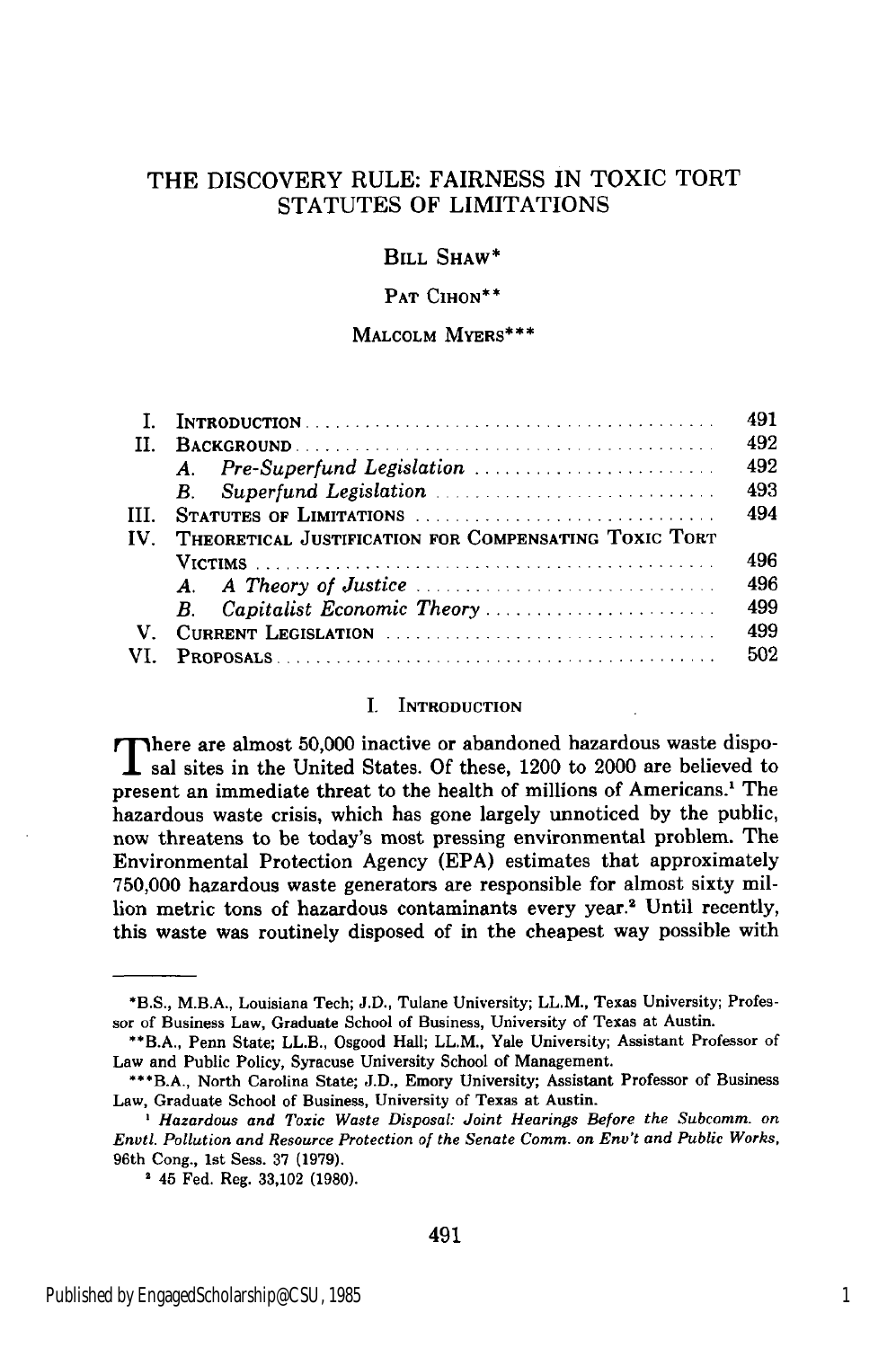492

little or no regard for the environment. As a result of this practice, as much as " $90\%$  of the hazardous waste generated has been managed 'in a manner which potentially threatens human health and the environment.' **"I** In fact, the "National Cancer Institute **. .** . estimates that 60 to 90 percent of the cancers occurring in this country are a result of environmental contaminants." Although hazardous wastes make up only a portion of our environmental contaminants, it should be conceded readily that the harm threatened by carcinogenic, mutagenic and teratogenic wastes is unacceptable.

The costs associated with the disposal of toxic waste can be classified in two ways. The first category is made up of environmental losses such as the contamination of rivers, lakes, and ground water with the resulting destruction of aquatic life, wildlife, and vegetation and includes expenses incurred in cleanup. The second category is comprised of losses sustained by individuals and includes both property damage and physical injury resulting from direct or indirect contact with hazardous wastes. Injured individuals have two options in their pursuit of compensation: statutory and common law. This Article argues that statutory recourse is not only inadequate but also often precludes common law means of redress. The first section addresses the shortcomings of third-party restitution under past and present legislation. The remaining sections outline the problems and inequities of statutes of limitations in the adjudication of hazardous waste torts.

#### II. **BACKGROUND**

## *A. Pre-Superfund Legislation*

In **1965,** congressional recognition of the hazardous waste crisis led to the passage of the Solid Waste Disposal Act.5 Primary responsibility for dealing with the problem was vested in the states. The Resource Conservation and Recovery Act (RCRA),<sup>6</sup> adopted eleven years later, embodied a different strategy. This Act was designed to insure the prudent management of toxic waste disposal through a national system with authority given to the **EPA** to implement state programs that met the exacting cri-

https://engagedscholarship.csuohio.edu/clevstlrev/vol33/iss3/7 2

**<sup>3</sup>**Note, *Hazardous Waste: Third-Party Compensation for Contingencies Arising from Inactive and Abandoned Hazardous Waste Disposal Sites,* 33 **S.C.L.** REv. 543, 544 (1982)(quoting 45 Fed. Reg. 33,084 (1980)).

**<sup>&#</sup>x27;** S. REP. No. 698, 94th Cong., 2d Sess. 4, *reprinted in* 1976 **U.S. CODE CONG.** & **AD.** NEWs 4491, 4494.

**<sup>&#</sup>x27;** Pub. L. No. 89-272, 79 Stat. 997 (1965) (current version at 42 U.S.C. §§ 6901-6987 (1982)).

**<sup>1</sup>** Pub. L. No. 94-580, 90 Stat. 2795 (1976)(current version at 42 U.S.C. §§ 6901-6987 (1982)).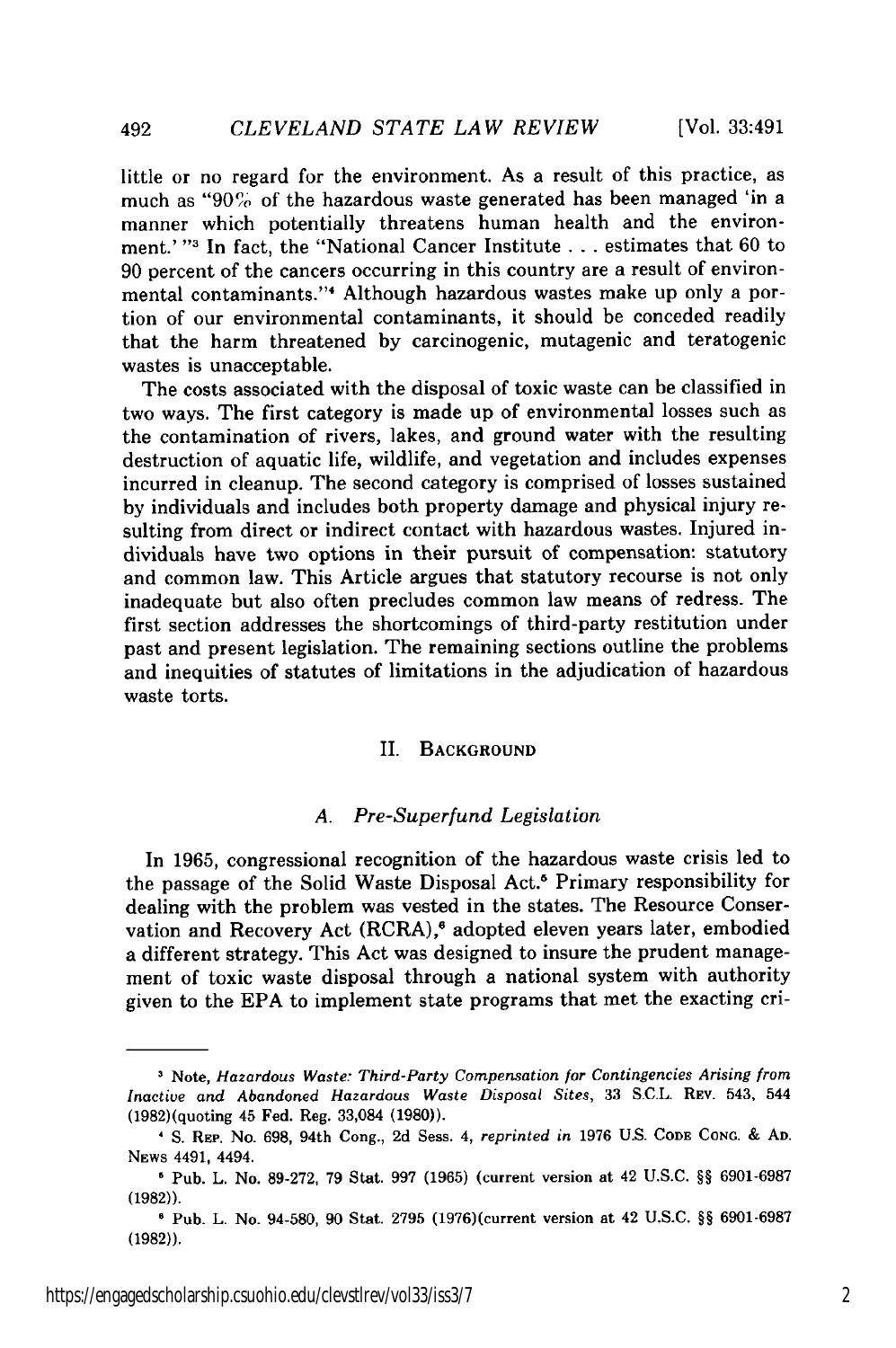teria of the federal plan.7 It supplied the impetus for an array of both state and federal regulatory packages that attempted to provide for safer handling of toxic wastes by both generator and transporter through rigorous performance standards. RCRA also established a "cradle-to-grave" manifest system that tracked toxics from the generator to the disposal site; imposed reporting and monitoring requirements on the waste managers; and regulated treatment, disposal, and transportation through a permit process.'

The regulatory program outlined by the RCRA has led to considerable progress in the management of toxic waste; however, because it was enacted before attention was focused on the enormous hazards posed by abandoned sites, such as Love Canal, the Act was directed only at currently-operating sites.<sup>9</sup> To deal in part with this apparent oversight, federal financial responsibility standards were recently promulgated for hazardous waste facilities.<sup>10</sup> These standards are intended to insure that funds will be available for proper closure of facilities that receive toxic waste and for backup monitoring and other postclosure measures for waste sites. The legislation also establishes a pool of funds for use during the operating life of a facility which provides compensation for those injured by its operation.<sup>11</sup> These provisions for recovery, however, only apply to active disposal facilities;<sup>12</sup> they fail to compensate those injured from inactive and abandoned sites.

#### *B. Superfund Legislation*

In response to the inadequacy of the RCRA, Congress enacted the Comprehensive Environmental Response Compensation, and Liability Act of 1980 (CERCLA).<sup>13</sup> By creating a \$1.6 billion hazardous waste "Superfund" (financed by an excise tax on inorganic toxics, petrochemical products and crude oil),<sup>14</sup> the Act is intended to rectify past statutory failures.<sup>15</sup> The purpose of this program is twofold: first, to help offset the enormous cleanup costs incurred; and second, to pay for damages to the

**1984-85]**

<sup>40</sup> C.F.R. § 256.01 (1984).

*E.g.,* 42 U.S.C. §§ 6902, 6922, 6925 (1982); 40 C.F.R. §§ 264.1 - 265.430 (1984).

<sup>126</sup> CONG. REc. H9159 (daily ed. Sept. 19, 1980)(remarks of Rep. Gore); Note, *supra* note 3, at 547.

*<sup>\*</sup>o See* 40 C.F.R. §§ 264.140 - .151, 265.140 - .150 (1984).

*Id. §§* 264.147, 265.147.

<sup>&</sup>lt;sup>12</sup> See, e.g., id. § 264.147(a) ("An owner or operator of a hazardous waste treatment ... facility ... must demonstrate financial responsibility for bodily injury and property damage to third parties caused by sudden accidental occurrences arising from the operations of the facility or groups of facilities.").

**<sup>&#</sup>x27;3** Pub. L. No. 96-510, 94 Stat. 2767 (current version at 42 U.S.C. §§ 9601-9657 (1982)). **"** 42 U.S.C. § 9631 (1982).

*See* Note, *Joint and Several Liability for Hazardous Waste Releases Under Superfund,* 68 VA. L. REV. 1157, 1159-60 (1982).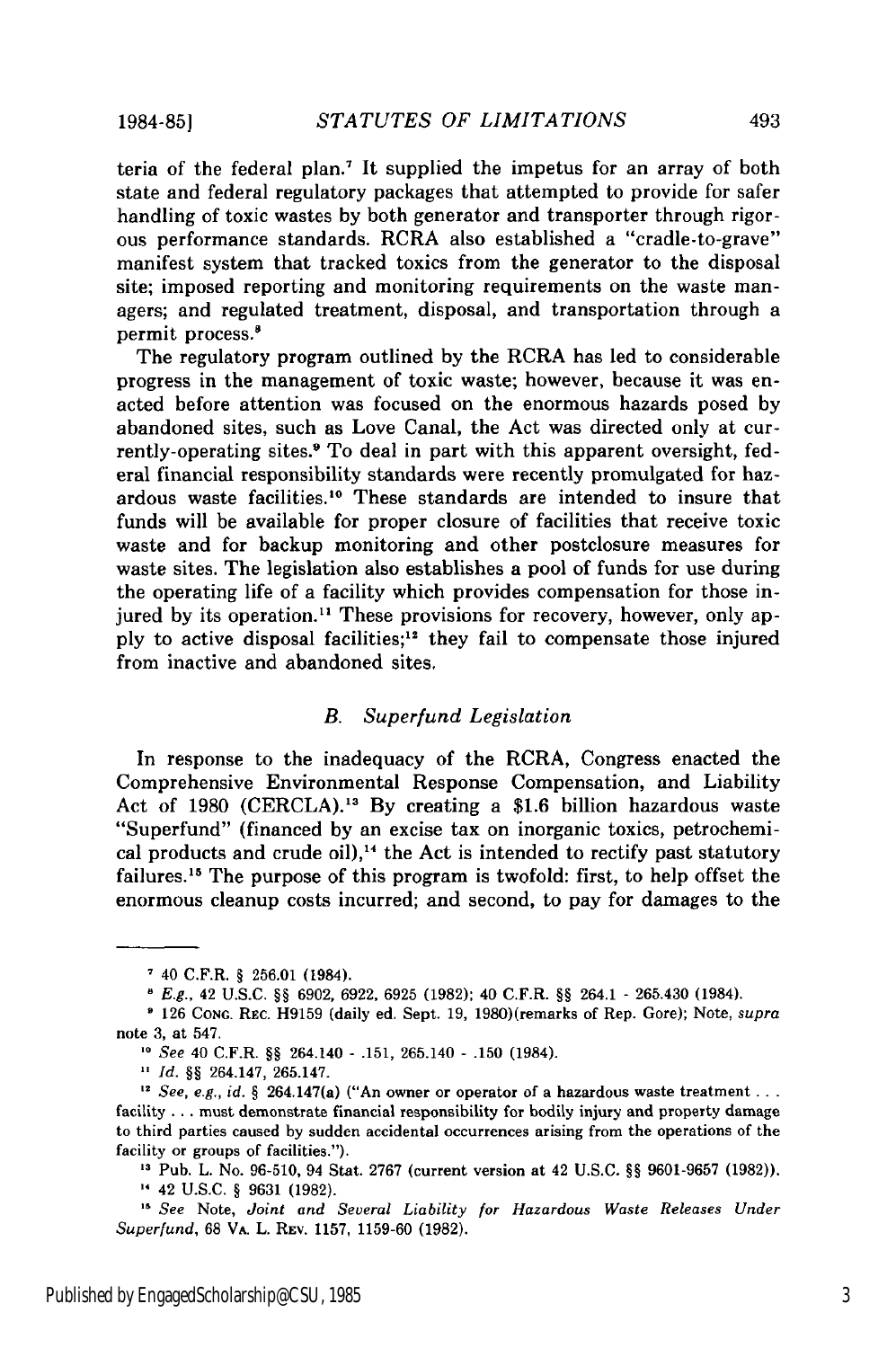environment caused by leakage. Due to congressional recognition that activities involving hazardous wastes are abnormally dangerous, those found responsible for past abuses will be held strictly liable to the fund for any disbursements made.<sup>16</sup>

While CERCLA is the most progressive step taken to date in effecting legislative control over this potentially devastating problem, this Act, like all others before it, unfortunately fails in one crucial regard: it does not provide for third-party compensation. The fund is not available to compensate those whose injuries are attributable to abandoned or inactive sites.<sup>17</sup> Moreover, Congress has failed to pass an equitable statute of limitations and has not delineated causation principles for common law toxic torts. This leaves private claimants to pursue state court remedies where litigation costs, statutes of limitation, and the lack of adequate medical evidence often preclude or severely hamper recovery. An examination of the legislative history of this Act reveals that several proposed Superfund packages did provide substantial relief to third parties but, dissuaded by the level at which the fund would have had to be maintained, Congress reached the present compromise.<sup>18</sup>

# III. STATUTES OF LIMITATIONS

The most serious obstacle faced by toxic tort victims is the barring of their claims because of the running of the applicable statute of limitations. In addition to the fact that the effects of exposure to hazardous chemicals do not manifest themselves for as long as twenty years or more after exposure, many of the traditional justifications for statutes of limitation do not apply. For example, while the memories of parties involved and witnesses may have faded, many hazardous chemicals do not; thus, the evidence will still be available. Indeed, the essential evidence for recovery-the injury or disease itself-is often not evident for years following exposure. Requiring claims to be made before the damage element of recovery can be shown places society in the untenable position of encouraging speculative claims, foreclosing meritorious ones due to lack of evidence, or imposing liability on the basis of evidence that shows only a possibility of future injury.

The traditional tort statute of limitations begins to run at the time of injury.<sup>19</sup> While a minority of jurisdictions still adhere to this rule with respect to hazardous substances, the majority have adopted a version of the discovery rule.<sup>20</sup> The variations of the discovery rule range from hav-

**<sup>&#</sup>x27;** 42 U.S.C. § 9607 (1982).

<sup>&</sup>lt;sup>17</sup> *Id.* § 9611.

**IS** See Note, supra note 3, at 549-50.

**<sup>&</sup>quot;** *See* PROSSER **AND KEETON ON THE LAW OF** TORTS § **30,** at 165 (5th ed. 1984).

**<sup>20</sup>**Thirty-nine jurisdictions have adopted the discovery rule. Some have done this by statute. *See* **ALA. CODE** § 6-5-502 (Supp. 1984); **CONN.** GEN. **STAT. ANN.** § 52-584 (West Supp.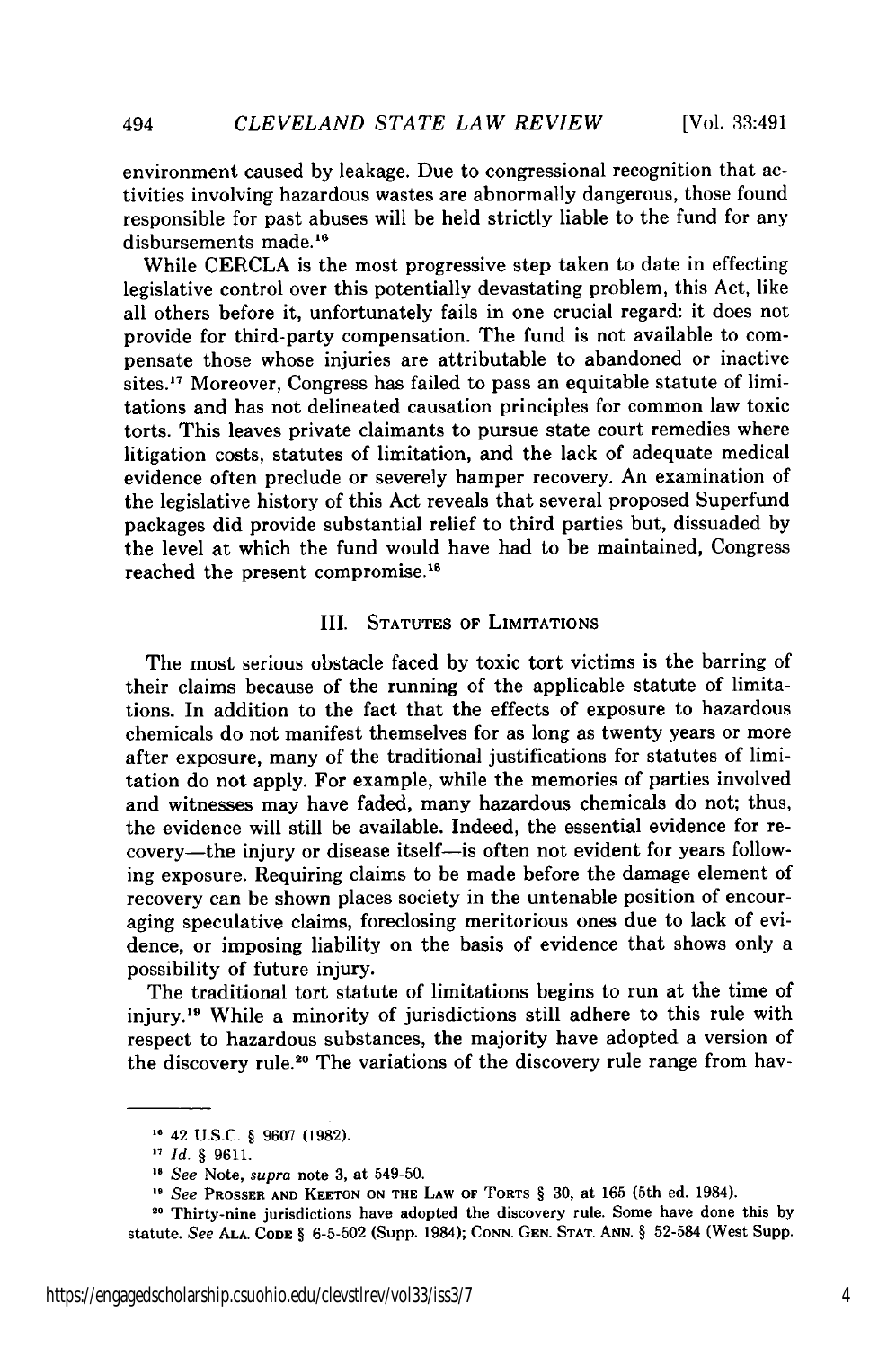#### **1984-851**

ing the cause of action accrue when the plaintiff knows or should have known that he or she has suffered disease or injury, $21$  to when the injured party ascertains or should have been able to ascertain the causal connection between the injury and the earlier exposure.<sup>22</sup> The latter construction is the most equitable for toxic tort causes of action because it provides for the great difficulty that a victim incurs in discovering his or her injury, how it was caused, and who caused it.

Despite this strong trend, two recent developments threaten to cloud progress. The first development is the enactment of statutes of repose which provide a maximum period of liability running from either the date of manufacture or from the time a product leaves the manufacturer's possession or control with no tolling provisions.<sup>23</sup> However, the interests of chemical-manufacturer defendants need not be protected in this way, not only due to the seriousness of their acts, but also because the latency of diseases caused by exposure has long been known.<sup>24</sup> Thus the potential for injury is forseeable at the time of a defendant's actions. Statutes of repose raise serious constitutional and equitable questions as well. The Florida Supreme Court, for example, in *Overland Construction Co. v. Sir-*

*See, e.g.,* ALA. CODE § 6-5-502 (Supp. 1984).

*<sup>22</sup>See, e.g.,* VT. STAT. ANN. tit. 12, § 518(a)(1973).

**23** Birnbaum, *Statute of Limitations in Environmental Suits: The Discovery Rule Approach,* 16 TRIAL, Apr. 1980, at 38, 62 n.32.

*14 See* Note, *The Fairness and Constitutionality of Statutes of Limitations in Toxic Tort Suits,* 96 HARV. L. REV. 1683, 1685 (1983).

<sup>1984);</sup> KAN. STAT. ANN. § 60-513(b) (1983); N.C. GEN. **STAT.** § 1-15 (1983); OHIO REV. CODE ANN. § 2305.10 (Page Supp. 1983); S.C. CODE **ANN.** 15-3-535 (Law Co-op Supp. 1983); VT. STAT. **ANN.** tit. 12, § 518(a) (1973). Other states have adopted the rule by judicial decision. *See* Williams v. Borden, Inc., 637 F.2d 731 (10th Cir. 1980) (applying Oklahoma law); Thrift v. Tenneco Chems., Inc., 381 F. Supp. 543 (N.D. Tex. 1974)(applying Texas law); Austin v. Fulton, 444 P.2d 536 (Alaska 1968); Sato v. Van Denburgh, 123 Ariz. 225, 599 P.2d 181 (1979); Midwest Mut. Ins. Co. v. Arkansas Nat'l Co., 260 Ark. 352, 538 S.W.2d 577 (1976); Warrington v. Charles Pfizer & Co., 274 Cal. App. 2d 564, 80 Cal. Rptr. 130 (1969); Owens v. Brochner, 172 Colo. 525, 474 P.2d 603 (1970); Oakes v. Gilday, 351 A.2d 85 (Del. Super. Ct. 1976); Burns v. Bell, 409 A.2d 614 (D.C. 1979); City of Miami v. Brooks, 70 So. 2d 306 (Fla. 1954); Forgay v. Tucker, 128 Ga. App. 497, 197 S.E.2d 492 (1973); Yoshizaki v. Hilo Hosp., 50 Hawaii 150, 433 P.2d 220 (1967); Withrell v. Weimer, 77 Ill. App. 3d 582, 396 N.E.2d 268 (1979); Louisville Trust Co. v. Johns-Manville Prods., 580 S.W.2d 497 (Ky. 1979); Corsey v. State Dep't of Corrections, 375 So. 2d 1319 (La. 1979); Williams v. Ford Motor Co., 342 A.2d 712 (Me. 1975); Harig v. Johns-Manville Prods., 284 Md. 70, 394 A.2d 299 (1978); Cannon v. Sears, Roebuck & Co., 374 Mass. 739, 374 N.E.2d 582 (1978); Connelly v. Paul Ruddy's Co., 388 Mich. 146, 200 N.W.2d 70 (1972); Dalton v. Dow Chem. Co., 280 Minn. 147, 158 N.W.2d 580 (1968); Johnson v. St. Patrick's Hosp., 148 Mont. 125, 417 P.2d 469 (1966); Grand Island School Dist. #2 v. Celotex Corp., 203 Neb. 559, 279 N.W.2d 603 (1979); Raymond v. Eli Lilly & Co., 177 N.H. 164, 371 A.2d 170 (1977); Lopez v. Sawyer, 62 N.J. 267, 300 A.2d 563 (1973); Adams v. Oregon State Police, 289 Or. 233, 611 P.2d 1153 (1980); Schaffer v. Larzelere, 410 Pa. 402, 189 A.2d 267 (1963); Teeters v. Currey, 518 S.W.2d 512 (Tenn. 1974); Ohler v. Tacoma Gen. Hosp., 92 Wash. 2d 507, 598 P.2d 1358 (1979); Morgan v. Grace Hosp., 149 W. Va. 783, 144 S.E.2d 156 (1965); Duke v. Housen, 589 P.2d 334 (Wyo.), *cert. denied,* 444 U.S. 863 (1979).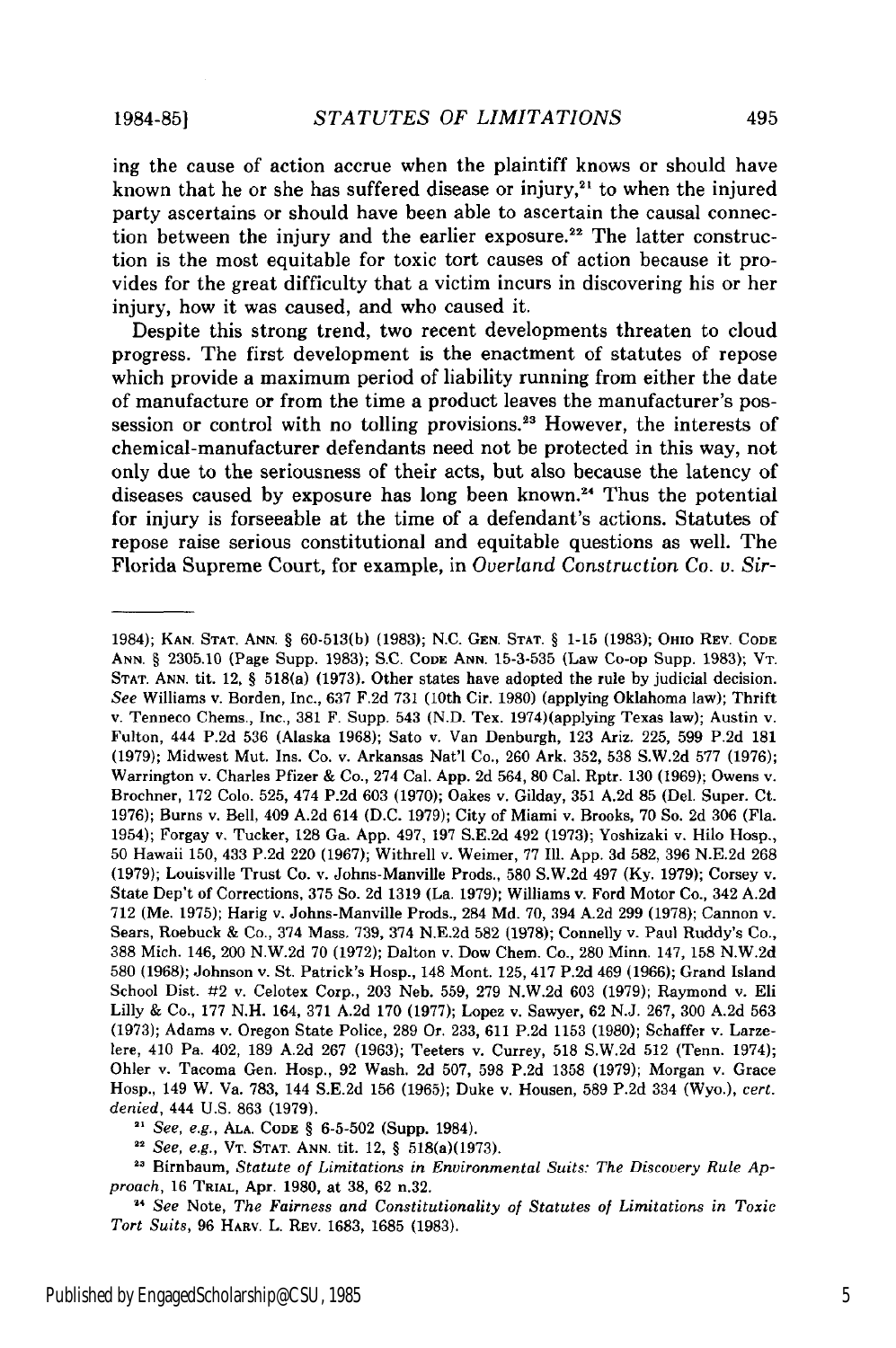*mons,* found a state statute of repose unconstitutional as applied because it barred the plaintiff's cause of action before it had accrued.2<sup>5</sup>

Second, in 1979 the Supreme Court in *United States v. Krubrick<sup>26</sup>* held that under the Federal Tort Claims Act (FTCA), a cause of action accrues when the plaintiff knows of an injury and its cause, not when the plaintiff discovers that the injury was negligently inflicted. The Court was principally concerned, however, with the legislative intent under the FTCA regarding prompt legal action against the government.<sup>27</sup> That context—the pursuit of legislative intent-may prevent the application of that decision to the issue that is being examined here. In sum, the growing number of jurisdictions adopting the discovery rule, the questionable constitutionality of statutes of repose, and the limited reach of the Supreme Court's decision in *Krubrick* afford a basis for some optimism about reform of statutes of limitations as applied to chemical exposure claims.

# IV. THEORETICAL **JUSTIFICATION FOR COMPENSATING Toxic** TORT **VICTIMS**

In considering how our system of justice should treat injury to a member of society, two theories must be examined. First, the social utility of the action responsible for the harm must be assessed in order to determine its impact on individual rights. John Rawls,<sup>28</sup> as restated by Frank Michelman,<sup>29</sup> posits a mode of analysis that is particularly applicable in this context. 0 Second, capitalist economic theory also supplies a market justification for judicial action in this area.

# *A. A Theory of Justice*

Rawl's *A Theory of Justice* supports a change from the accrual rule to the discovery rule by those jurisdictions that have not yet adopted it. In order to be considered just, a legal doctrine such as a statute of limitations (whether characterized by accrual or discovery) must be

consistent with principles which could command the assent of every member of a group of rational, self-regarding persons, convening under circumstances of mutually acknowledged equality and interdependence, to hammer out principles by which they will judge complaints against whatever rules and institutions may come to characterize their association.<sup>31</sup>

**<sup>&</sup>quot; 369** So. **2d 572,** 575 (Fla. 1979).

**<sup>&</sup>quot;** 444 U.S. 111, 122-25 (1979).

<sup>21</sup>*See, e.g., id.* at 123.

<sup>21</sup> *See* J. RAWLS, **A** THEORY OF **JUSTICE** (1971).

<sup>&</sup>lt;sup>29</sup> See Michelman, Property, Utility, and Fairness: Comments on the Ethical Founda*tions of "Just Compensation" Law,* **80 HARV. L. REV. 1165, 1219-24 (1967).**

**<sup>30</sup>** *See* Note, *supra* note 24, at **1686-90.**

**<sup>&</sup>quot;'** Michelman, *supra* note **29,** at **1219.**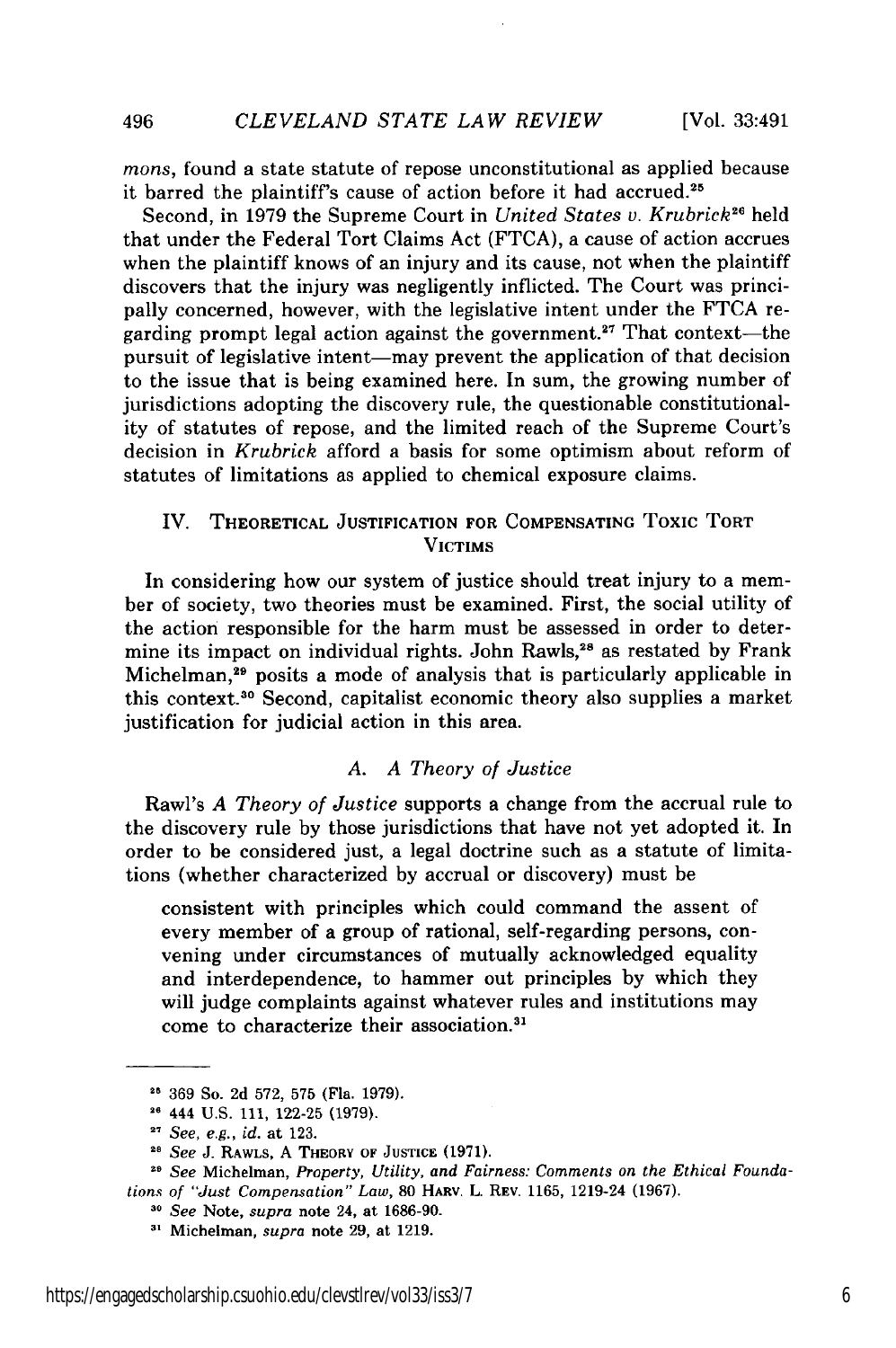**1984-851**

In Rawisian terms, this hypothetical group of rational, self-regarding persons is in an "original position" or "behind a veil of ignorance."<sup>32</sup> Such persons do not know what role or what socioeconomic position they eventually will occupy in society, nor which sex, nor even which decade or century will be theirs. By way of this device, Rawls assures us, the rules that are created will be fair and just for everyone. Since each person in the original position eventually will be living in a society governed by these rules, it will be in his or her own self-interest to make certain that the rules operate to the benefit of those who are most disadvantaged by inevitable socioeconomic inequalities.<sup>33</sup>

The fairest outcome may be one in which toxic tort actions were never limited by a statute; but that approach fails to consider that statutes of limitations can serve legitimate judicial ends. Consequently, this Article advances an argument in favor of the discovery rule, as opposed to the accrual rule, and demonstrates that it fulfills the demands of Rawlsian analysis while providing the defendant, as well as the plaintiff, with a reasonable measure of protection. This inquiry begins with Professor Michelman's view that Rawls is making the following demands on legal doctrines such as statutes of limitations.

According to Michelman's interpretation, efficiency-motivated principles of justice, such as utilitarian or cost/benefit principles, that unequally affect individuals and groups by distributing losses or costs upon them, can never be permitted unless the inequality is fairly compensated, perhaps by way of a transfer payment or comparable means.<sup>34</sup> In addition, inequalities will not violate principles of justice if these inequalities are subjectively compensated or equalized. 35 For example, if a plaintiff, losing because of the discovery rule and not otherwise materially compensated, ought to appreciate that such a rule, consistently applied, reduces long term risk of loss to people like him or her, then the failure to compensate is still fair.

Regarding the first of these criteria-a prohibition against treating unequally a few individuals or groups in order for efficiency-oriented measures to increase the general material well-being of society—little need be said. In the absence of some compensatory measure, such as payment from a "Superfund" or at least a meaningful opportunity to bring a civil lawsuit, no self-interested person in the original position would consent to such treatment.<sup>36</sup> While benefits to others in return for the self-sacrifice of a few might motivate altruistic persons, Rawls finds that self-interest comes much closer than altruism to characterizing human nature. Hence,

<sup>&</sup>lt;sup>32</sup> J. RawLs, supra note 28, at 19.

*Id.* at 136-38.

**<sup>3</sup>**Michelman, *supra* note 29, at 1221.

<sup>&</sup>lt;sup>35</sup> *Id.* at 1220.

<sup>&</sup>lt;sup>36</sup> Note, *supra* note 24, at 1687.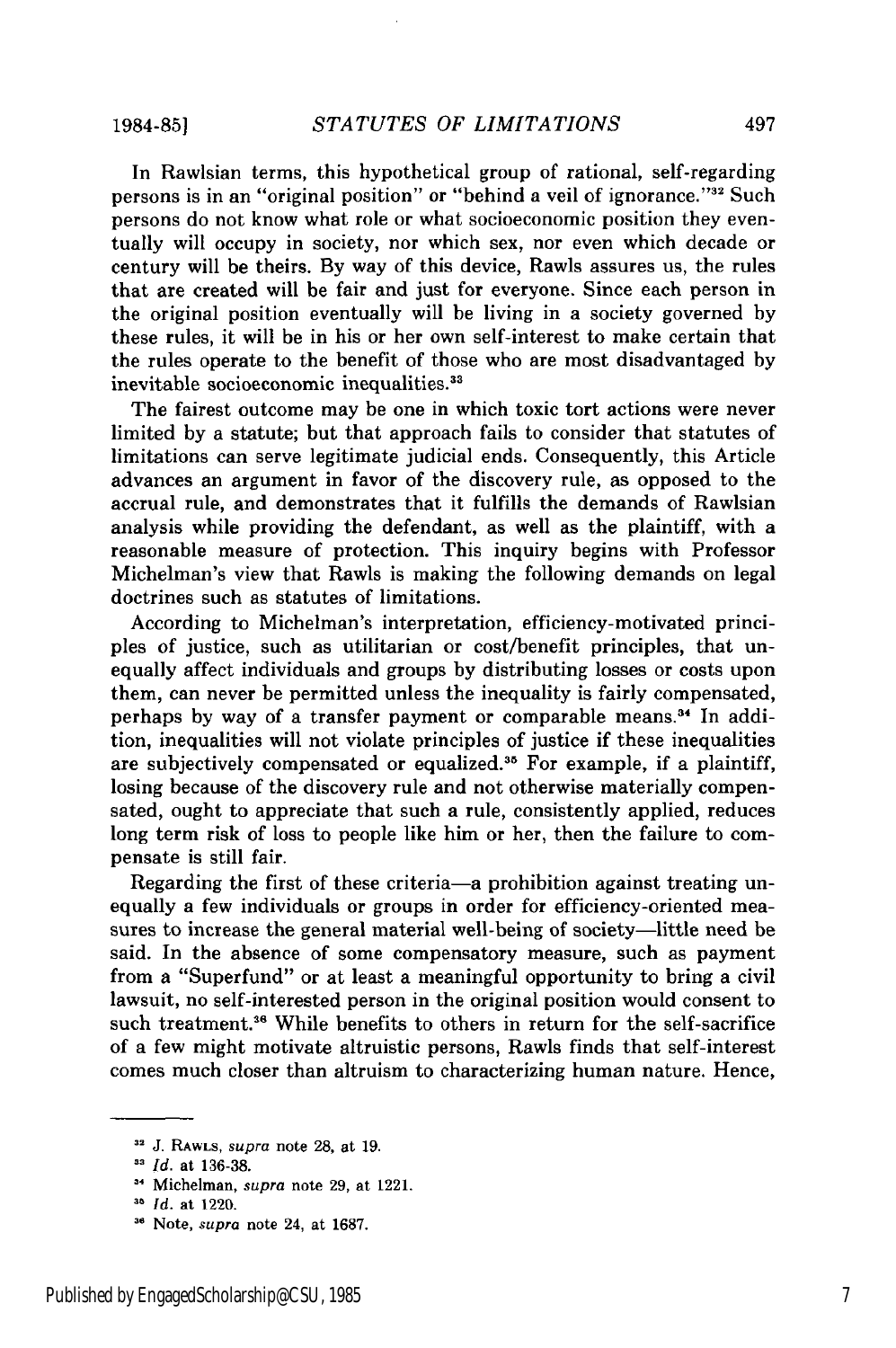498

he builds his edifice upon the perception of self-interest, certainly a more widely-recognized and predictable motivation. Beyond that, Rawls utilized the concept of reciprocity implicit in the Kantian proposition that rule makers should willingly invite the consequences of their rules upon themselves." Knowing that they would some day be subject to the rules that were devised from within the original position, it simply does not follow that self-interested persons would willingly invite upon themselves the consequence of being deprived of legal redress even before they discovered that they had suffered a potentially compensable loss.

The second of Professor Michelman's observations—that the Rawlsian concept of justice will be violated unless the victim (a person deprived of the opportunity to bring a civil lawsuit and one who is not otherwise materially compensated) can identify with the proposition that this hardship reduces the long term risk to people like him or her-requires more elaborate justification. In fact, Michelman's interpretation itself is arguable. It proceeds on the assumption that a self-interested person deprived of material recompense or advantage ought not experience this as a loss if this deprivation has the effect over time of enhancing the well-being of other similarly-situated individuals by reducing the risk of loss to them. Michelman's reading qualifies the self-interest of Rawls' rule makers with something akin to altruism. So qualified, one can only speculate upon how far that line of thought can be extended until the value of Rawls' presupposition; i.e., self-interest, is dissipated to the point of being inoperative.

Given this critique and the admonition that Michelman's interpretation should be accorded no more than limited credence, it is nevertheless apparent that a statute of limitations that deprives a potential claimant of a cause of action even before the injury is discovered is not the type of rule that can subjectively compensate the victim by instilling him or her with confidence that risks will be reduced for others. In fact, it appears that the contrary would be true. What would motivate a firm in a competitive industry to install toxic control measures voluntarily and finance them with savings it would otherwise accumulate at the expense of victims? If the law does not uniformly compel all firms within that industry to contribute to a compensatory fund or to be accountable in court for toxic torts, voluntary or altruistic control measures would only increase a firm's costs relative to its rivals and make it less competitive within the industry. This scenario, which very closely parallels observed business behavior, hardly suggests the likelihood of reduced risk to others. Thus, a statute of limitations that precludes the chance of recovery even prior to the time injury is discovered is contrary to even Michelman's lenient reading of Rawls.

*<sup>37</sup>*See **KANT, ETHICAL PHILOSPHY** 37 **(J.** Ellington trans. **1983).**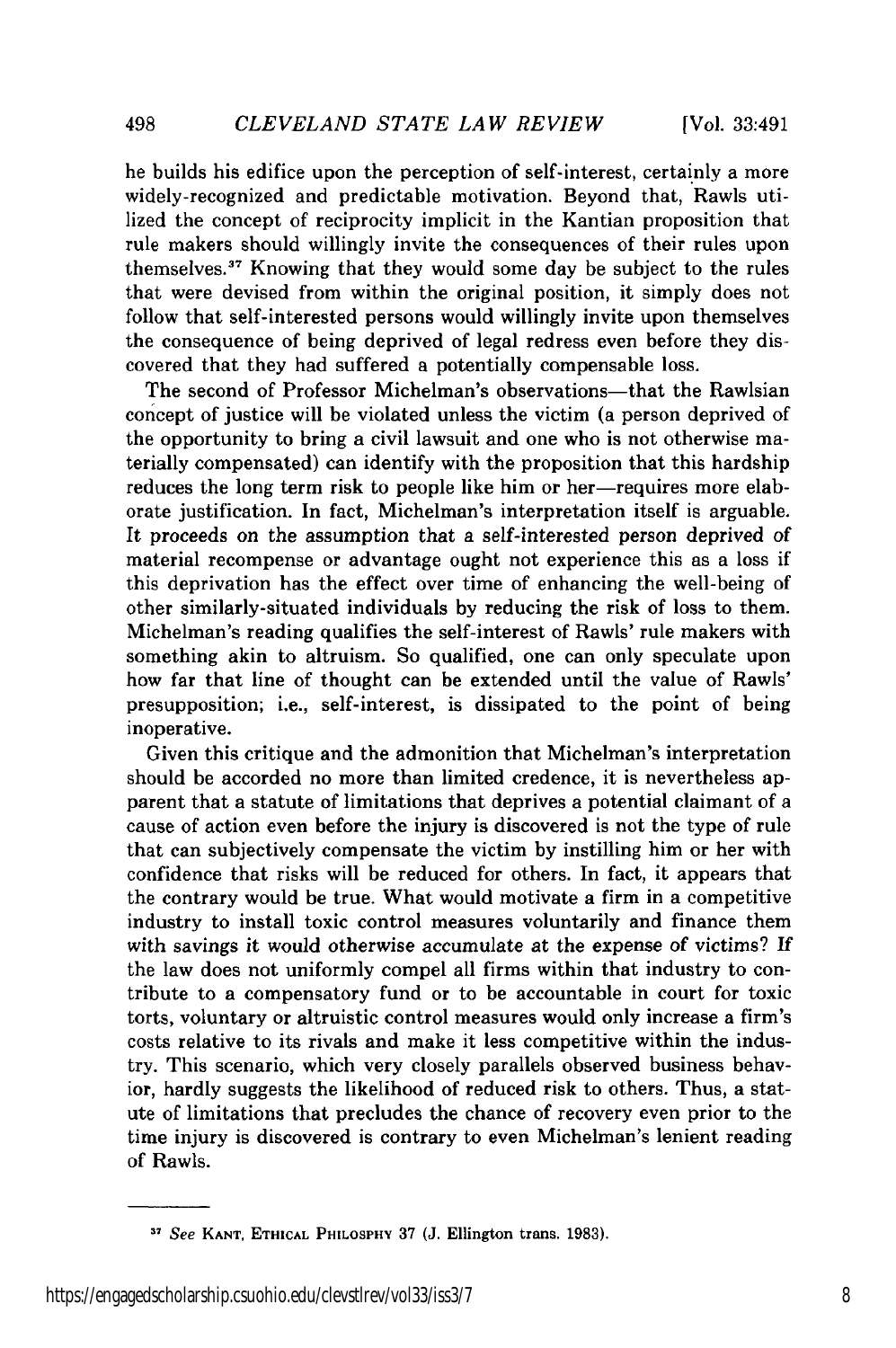#### *B. Capitalist Economic Theory*

Capitalist market economics also compels different legal treatment of toxic torts. Currently, our system of justice does not penalize toxic substances polluters until a victim litigates; however, victims rarely reach this point because of the high cost of litigation.<sup>38</sup> According to Jeffrey Trauberman, Director of the Toxic Substances Program of the Environmental Law Institute, "the existing legal system fails to allocate the costs of toxic substances injuries in a manner consistent with the goals of efficiency and equity."39 The polluter profits disproportionately at the expense of others, which leads to economic externalities.<sup>40</sup> At this point, the legal system must decrease transaction costs otherwise imposed upon the injured victim, if it expects to transfer efficiently or allocate the costs of toxic substances pollution." If the full societal cost of manufacture is not incorporated into the price of the waste producing product, these products will be artificially inexpensive and will have an unwarranted advantage in the marketplace.<sup>42</sup> In order to decrease transaction costs, not only must the toxic tort victim's cause of action accrue at the time of discovery so as to allow a greater period during which compensation may be obtained, but the legal requirement that the plaintiff must prove causation as well as defendant's fault also must be altered.'3 With such procedural and substantive improvements, polluters will be called more often to pay for the damages they have caused. However, the extended accrual period for toxic torts will still leave some externalities due to defunct or judgment-proof polluters. Additional measures are required to compensate victims with no present realistic legal recourse if the full cost of toxic chemical production and use is to be rationally allocated.

## V. **CURRENT LEGISLATION**

Although legislatures are not stampeding to pass innovative laws, several states recently have enacted legislation designed to remedy the legal difficulties faced **by** toxic tort victims. Among the solutions are the use of a rebuttable presumption of liability, creation of additional statutory causes of action, and establishment of compensation funds. Most at-

<sup>&</sup>lt;sup>38</sup> Trauberman, *Statutory Reform of "Toxic Torts": Relieving Legal, Scientific, and Economic Burdens on the Chemical Victim,* 7 HARv. ENVTL. L. REV. 177, 184-85 (1983).

**<sup>&#</sup>x27;** *Id.* at 215.

<sup>&</sup>lt;sup>40</sup> According to several authors, an "externality is present when, in competitive equilibrium, the .. . conditions of optimal resource allocation are violated." W. **BAUMOL &** W. **OATES, THE THEORY OF ENVIRONMENTAL POLICY** 17 **(1975).**

**<sup>&</sup>quot;** Trauberman, *supra* **note 38,** at **185-87.**

**<sup>-</sup>** Ginsberg **&** Weiss, *Common Law Liability for Toxic Torts: A Phantom Remedy,* **9 HOFSTRA** L. REV, 859, 929 **(1981).**

**<sup>&</sup>quot;** For an exhaustive discussion on decreasing transaction costs associated with toxic wastes, see Trauberman, *supra* note 38, at 207-15.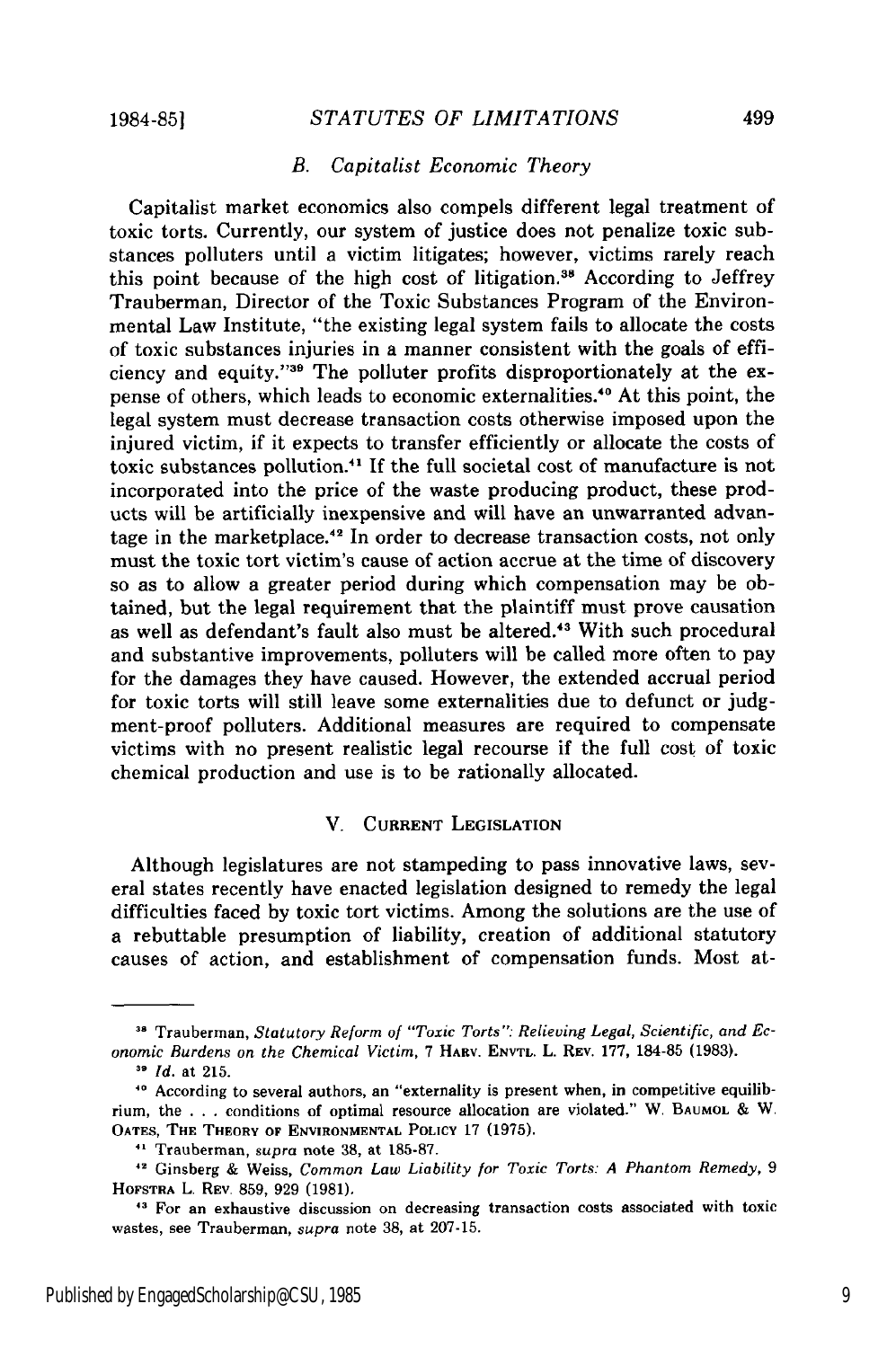tempts to deal with the problem have been directed at hazardous wastes and not to the larger area of toxic substances exposure.

In Pennsylvania, the plaintiff's causation burden is eased by the use of a rebuttable presumption. The Pennsylvania law specifies that anyone storing, treating, or disposing of hazardous waste is liable for all damages incurred within 2500 feet of the area where the hazardous waste activities have been carried out.<sup>44</sup> A plaintiff need not prove "fault, negligence, or causation. '45 The defendant can overcome the presumption only by clear and convincing evidence that he or she did not contribute to the damage, contamination, or pollution."

Oregon and Alaska also have statutory causes of action against hazardous waste polluters. Under the Oregon law, the plaintiff must show that the person in control of the waste acted unreasonably in handling it or violated a law;<sup>47</sup> in effect, the victim must establish a cause of action based upon negligence.<sup>48</sup> The Alaska statute holds a person in control of the waste strictly liable for resulting injuries. 49 The remedy is incomplete, however, because liability extends only to those *in control* of the waste at the time of discharge. This precludes recovery if the polluter is unknown or insolvent.<sup>50</sup>

Both South Carolina and New Jersey have created funds for toxic tort victims. The South Carolina fund<sup>51</sup> compensates victims harmed by abandoned sites upon a showing that a good faith effort was made to secure and enforce a valid judgment against the responsible party.<sup>52</sup> Not only will the requirement of a preexisting abandoned site probably preclude recovery where the polluter is identifiable but insolvent, but the fund would also be inaccessible to victims who cannot afford huge litigation costs in order to avail themselves of the fund. Even in those instances where default lowers litigation costs, such a response is not predictable, and such a suit does little efficiently to allocate societal costs. While the New Jersey legislature established its fund to compensate for oil spill discharges,<sup>53</sup> "its coverage may be broad enough to include at least some

**<sup>&</sup>quot; PA. STAT. ANN.** tit. **35, § 6018.611** (Purdon Supp. 1984). *41 Id.* The Supreme Court endorsed the use of a similar presumption contained in the Federal Black Lung Benefits Act. *See* Usery v. Turner Elkhorn Mining Co., 428 **U.S. 1, 27- 28** (1976)(presumption that a coal miner with a certain number of years in the mines who suffers from pneumoconiosis contracted the disease from employment was constitutionally valid). *See also* Bartlett, *The Legal Development of a Viable Remedy for Toxic Pollution* Victims, **10 BARRISTER 41,** 43 **(1983).**

<sup>46</sup> **PA. STAT. ANN.** tit. **35,** § **6018.611** (Purdon Supp. 1984).

**<sup>47</sup> OR. REV. STAT.** § **459.685 (1983).**

*<sup>48</sup> See* Note, *supra* note **3,** at **550.**

**<sup>11</sup> ALASKA STAT.** § **46.03.822** (1984).

**<sup>50</sup>***See* Note, *supra* note **3,** at **551.**

**<sup>&</sup>quot; S.C. CODE ANN.** § 44-56-160 (Law Co-op Supp. **1983).**

**<sup>&</sup>quot;** *See* **Note,** *supra* **note 3,** at **551 &** n.42.

**<sup>03</sup> N.J. STAT. ANN.** §§ **58:10-23.11a to llz** (West **1982).**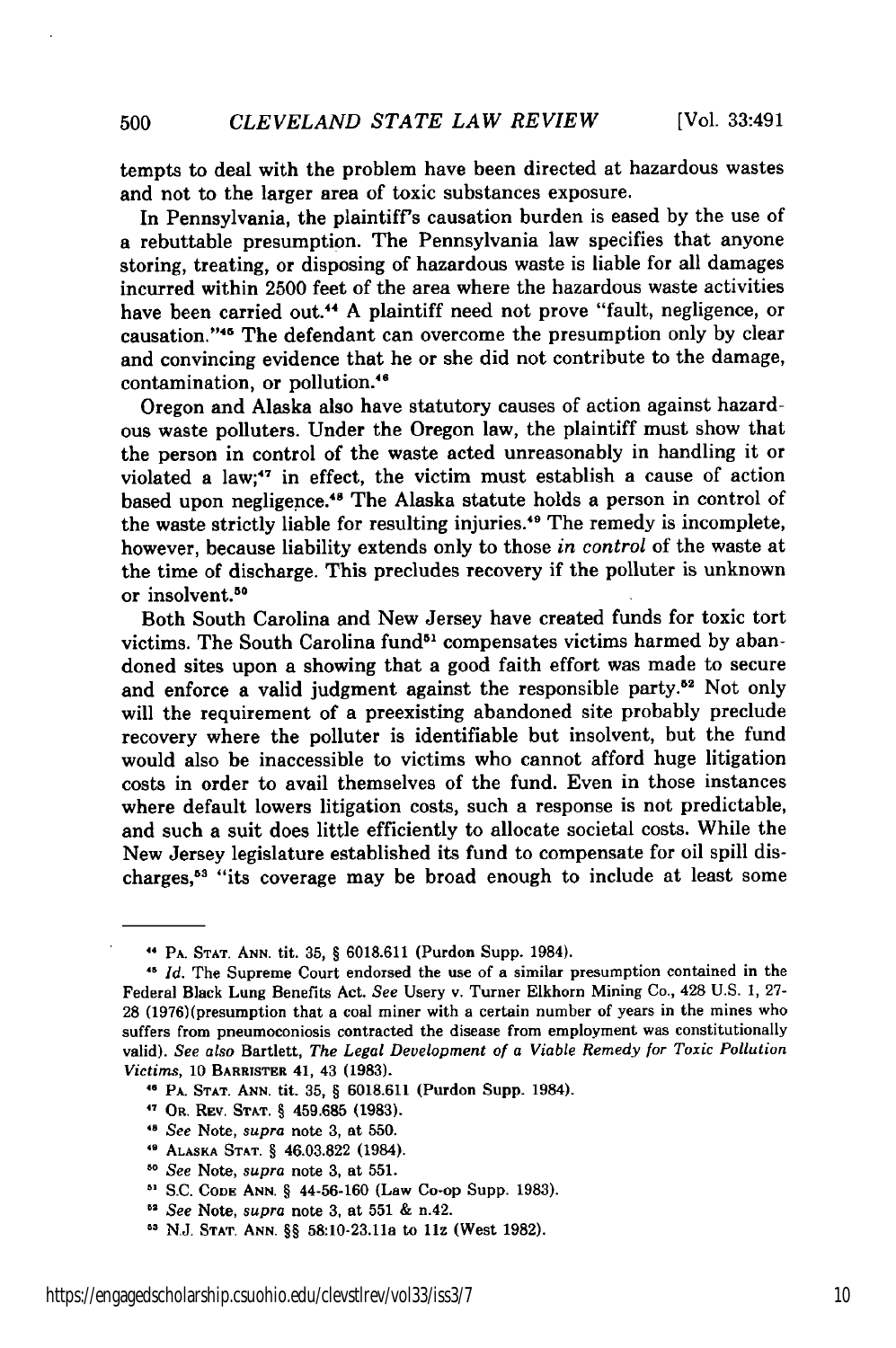**1984-851**

hazardous waste injuries."<sup>54</sup> The fund which can reimburse for medical costs and loss of wages or salaries is financed by a tax on petroleum and petroleum products. 55 Since there is no credit or reduction to firms for payments into other funds whose purpose is to compensate claims which may be compensable under the Act,<sup> $56$ </sup> oil companies in New Jersey have challenged the financing of the fund. The legislative intent of CERCLA, however, seems to allow funds which do not duplicate Superfund provisions.<sup>57</sup> In *Lesniak v. United States*,<sup>58</sup> the federal government stipulated that section 114(c) of CERCLA did not preclude New Jersey's collection and expenditure of monies to compensate damage claims for which the Superfund did not provide reimbursement.<sup>59</sup> In *Exxon Corp. v. Hunt*,<sup>60</sup> the New Jersey Tax Court upheld the state taxation plan which finances the fund.

The California legislature recently created the Hazardous Substance Compensation Account.<sup>61</sup> The Account compensates individuals for medical and income-related costs incurred as a result of exposure to the release of a hazardous substance.<sup>62</sup> The claimant must prove that the release of the hazardous substance proximately caused the loss and one of the following: (a) that the source of the release or the party liable for it are unknown and indeterminable with reasonable diligence, $63$  or (b) that the loss is not compensable because there is no liable party or the judgment received could not be satisfied.<sup>64</sup> Victims may present claims from January 1, 1982 or within three years of discovering injury, whichever date is later.<sup>65</sup>

*See* U.S.C. § 9614(c)(1982); **SENATE** COMM. **ON ENVT'L AND PUB.** WORKS, **97TH CONG., 2D SESS.. INJURIES AND DAMAGES FROM HAZARDOUS** WASTES-ANALYSIS **AND IMPROVEMENT OF LE-GAL** REMEDIES, PART 1: **THE** REPORT **AND** COMMENTS 83 (Comm. Print **1982)** [hereinafter cited as **INJURIES AND DAMACES].**

(c) Contributions to other funds; limitations, etc.

Except as provided in this chapter, no person may be required to contribute to any fund, the purpose of which is to pay compensation for claims for any costs of response or damages or claims which may be compensated under this subchapter. Nothing in this section shall preclude any State from using general revenues for such a fund, or from imposing a tax or fee upon any person or upon any substance in order to finance . . . preparations for the response to a release of hazardous substances which affects such State.

- **<sup>61</sup>***See* CAL. HEALTH & SAFETY **CODE** §§ 25370-25395 (West 1984).
- **e'** *Id. §* 25375(a)-(b).

*.' Id.* § 25376.

**<sup>11</sup>** Note, *supra* note 3, at 552.

**<sup>5</sup>**N.J. **STAT. ANN.** §§ 58:10-23.11g to .llb (West 1982).

*E.g.,* 42 U.S.C. § 9631 (1982).

**<sup>58 17</sup>** Env't Rep. Cas. (BNA) 1455 (D.N.J. 1982).

**<sup>51</sup>** *Id.* at 1456. Section 114(c), as codified in 42 U.S.C. § 9614(c)(1982), states:

**<sup>60</sup>**4 N.J. Tax 294 (1982), *aff'd,* 190 N.J. Super. 131, 462 A.2d 193 (1983).

*Id. §* 25372(a).

<sup>&</sup>lt;sup>64</sup> *Id.* § 25372(b).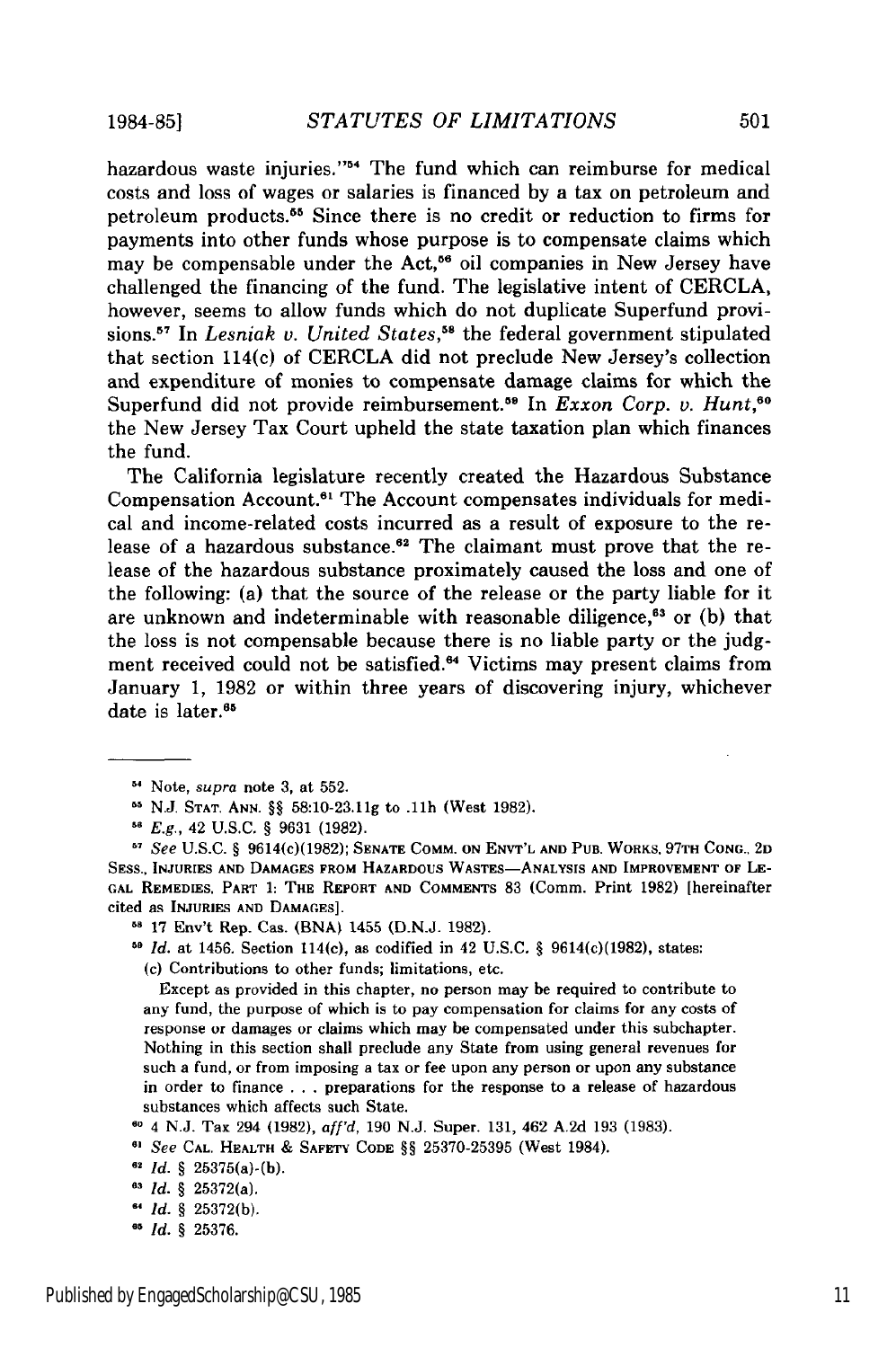The newest and most comprehensive legislation for toxic tort victims is Minnesota's Environmental Response and Liability Act<sup>66</sup> which applies to hazardous substances released after July 1, 1983.<sup>67</sup> Owners or operators of waste treatment facilities or dumps and those who knew or *reasonably should have known* that the waste accepted for transport to a disposal or treatment facility contained a hazardous substance, pollutant, or contaminant and selected the facility or illegally disposed of the waste,<sup>68</sup> are held strictly liable, jointly and severally for, inter alia, all damages resulting from death, personal injury, or disease.<sup>69</sup> The plaintiff need not prove negligence at the time of exposure but must establish that the defendant is responsible for the release, that the plaintiff was exposed to the hazardous substance, that the release could reasonably have resulted in the plaintiff's exposure, and that the exposure caused or significantly contributed to death, injury, or disease.<sup>70</sup> Evidence to a reasonable medical certainty is not required in order to submit the issue of causation to the trier of fact.<sup>71</sup> Further, the Act preserves a plaintiff's common law remedies<sup>72</sup> and implements the discovery rule under its statute of limitations.<sup>73</sup> Despite the fact that the governor previously had vetoed a similar bill, claiming that it would destabilize the insurance market and discourage businesses from settling in Minnesota,<sup>74</sup> a recent survey of businesses indicates that during the first nine months of the Act's enforcement, no companies have left or decided against expanding in Minnesota due to the law.<sup>76</sup> In fact, several companies have voluntarily cleaned up sites or have announced plans to do so.<sup>76</sup>

#### VI. PROPOSALS

After an exhaustive study of existing statutory and common law remedies for compensating toxic tort victims, the CERCLA study group concluded that:

Available remedies are inadequate in view of the substantial number of claims that may arise, and the factual and legal complexities that will be involved in their litigation  $\ldots$  [E]xisting legal remedies and actions **. .** . [are] inadequate . . . to deal with the possibility of mass torts, or multiple exposures, and with

502

**<sup>66</sup> MINN STAT ANN.** § 115B.01-.24 (West Supp. 1984).

**<sup>67</sup>***Id. §* 115B.15.

*<sup>68</sup> Id. §* 115B.03.

*<sup>69</sup>Id. §* 115B.05.

*Id. §* 115B.07.

*<sup>71</sup> Id.*

**<sup>&</sup>quot;** *Id. §* 115B.12.

*<sup>73</sup>Id. §* 115B.11.

<sup>•</sup> **INJURIES AND DAMAGES,** supra note **57,** at 67-68.

<sup>&</sup>lt;sup>75</sup> Broadcast on National Public Radio's Morning Edition (Apr. 2, 1984).

*<sup>76</sup> Id.*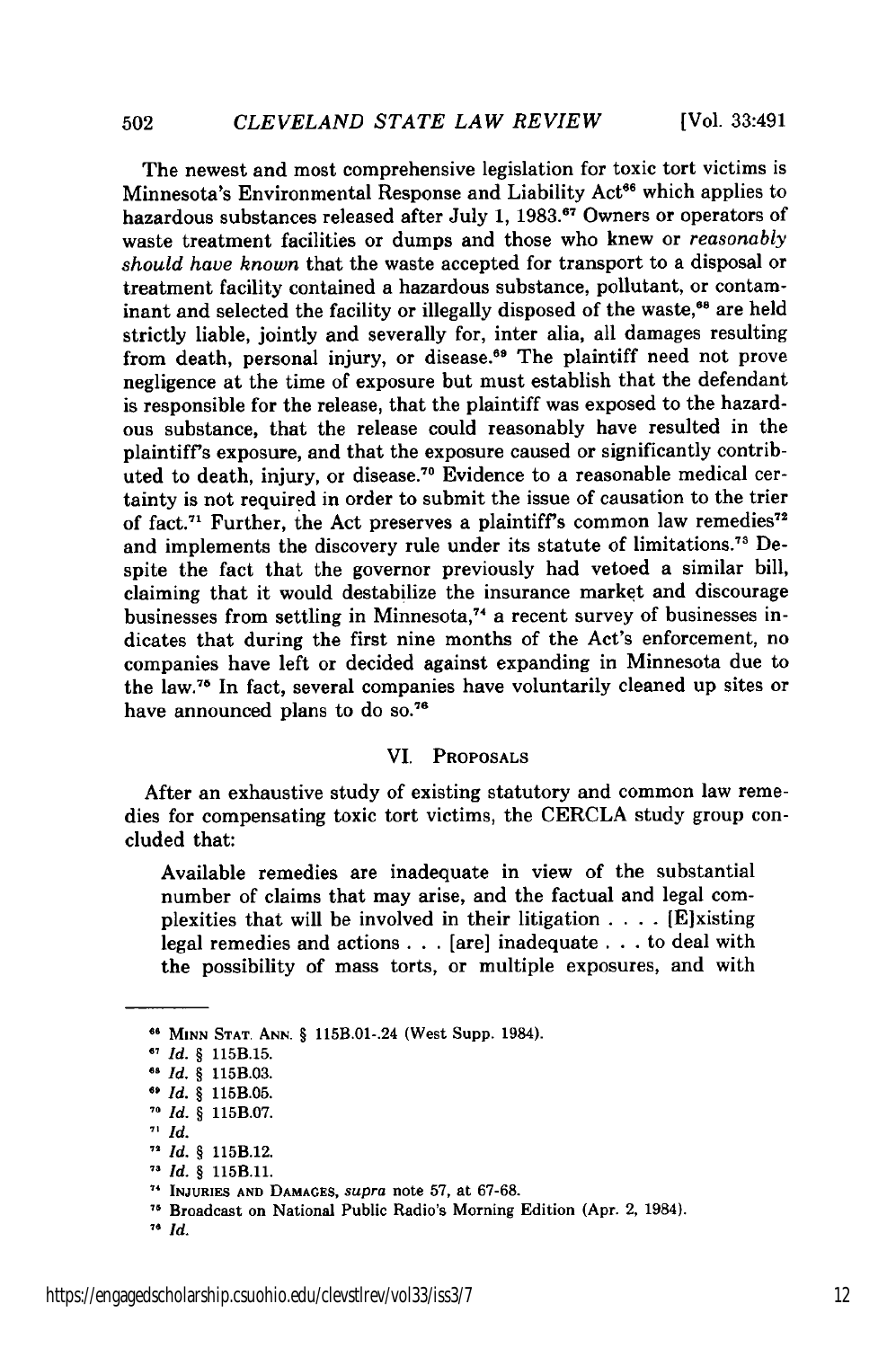claims by hundreds of victims **.... 1**

Many procedural and substantive changes in existing remedies are necessary to eliminate the legal impediments which preclude or limit recovery **by** toxic tort victims. State legislatures must adopt the discovery rule for the running of statutes of limitations, causation burdens must be reduced, state procedural rules must specify that defendants are strictly liable jointly and severally, allow apportionment of damages, and evidentiary rules must be expanded.

New approaches for compensating victims must be devised. Suggested, but not yet widely tested, are requirements that hazardous substance generators and compensation funds obtain bonds or insurance to secure the availability of funds in the event of release. Such requirements would help compensate those victims who later obtain a judgment against an insolvent defendant. However, there are difficulties involved with this approach. How one should determine the amount of the bond or insurance coverage and for how long the bond or coverage must be good are as yet unanswered. Additionally, as one commentator pointed out: "[Ilnsurance also might cause the industry to regard the premium as a substitute for careful operations. **' ' 7**

Many commentators believe that the existence of some type of compensation fund is essential to equitable, make-whole treatment of toxic tort victims. 79 Such funds hold out the dual promise of lower transaction costs than those incurred **by** litigation and compensation regardless of the economic status of the polluter while still shifting the burden of bearing toxic waste industry costs to those responsible or the class which benefits from the economic activities that generate the waste. Most persons conceptualize a fund for compensating losses linked to exposure to toxic substances that is based on sound economic as well as ethical principles.<sup>80</sup> Potential claimants would include victims physically or economically unable to bear the burdens of extensive litigation.<sup>81</sup> Legislatures could finance such a fund in numerous ways, but all involve contributions from the generators and disposers themselves. The rules governing such a fund should obviate the need for a claimant's showing of causation sufficient for the imposition of a judgment and should provide compensation for losses not covered **by** CERCLA or other state funds. The better reasoned approach would not limit the amount recoverable from such a fund since

**<sup>77</sup> INJURIES AND DAMAGES,** *supra* note **57,** at **193.**

**<sup>78</sup>**Milhollin, *Long-Term Liability* for *Environmental Harm,* 41 **U.** PITT. L. REV. **1, 16** (1979).

*<sup>11</sup> See, e.g.,* **INJURIES AND DAMAGES,** *supra* note 57, at 194-95; Ginsberg **&** Weiss, **supra** note 42, at 929-40; Milhollin, *supra* note 78, at 16-26; Trauberman, *supra* note 38, at 237; Note, *Hazardous Waste Pollution: The Need for a Different Statutory Approach,* 12 **ENVT'L** L. 443 (1982).

*See, e.g.,* Ginsberg **&** Weiss, *supra* note 42, at 929.

<sup>8,</sup> *See, e.g.,* Note, *supra* note 3, at 575-76.